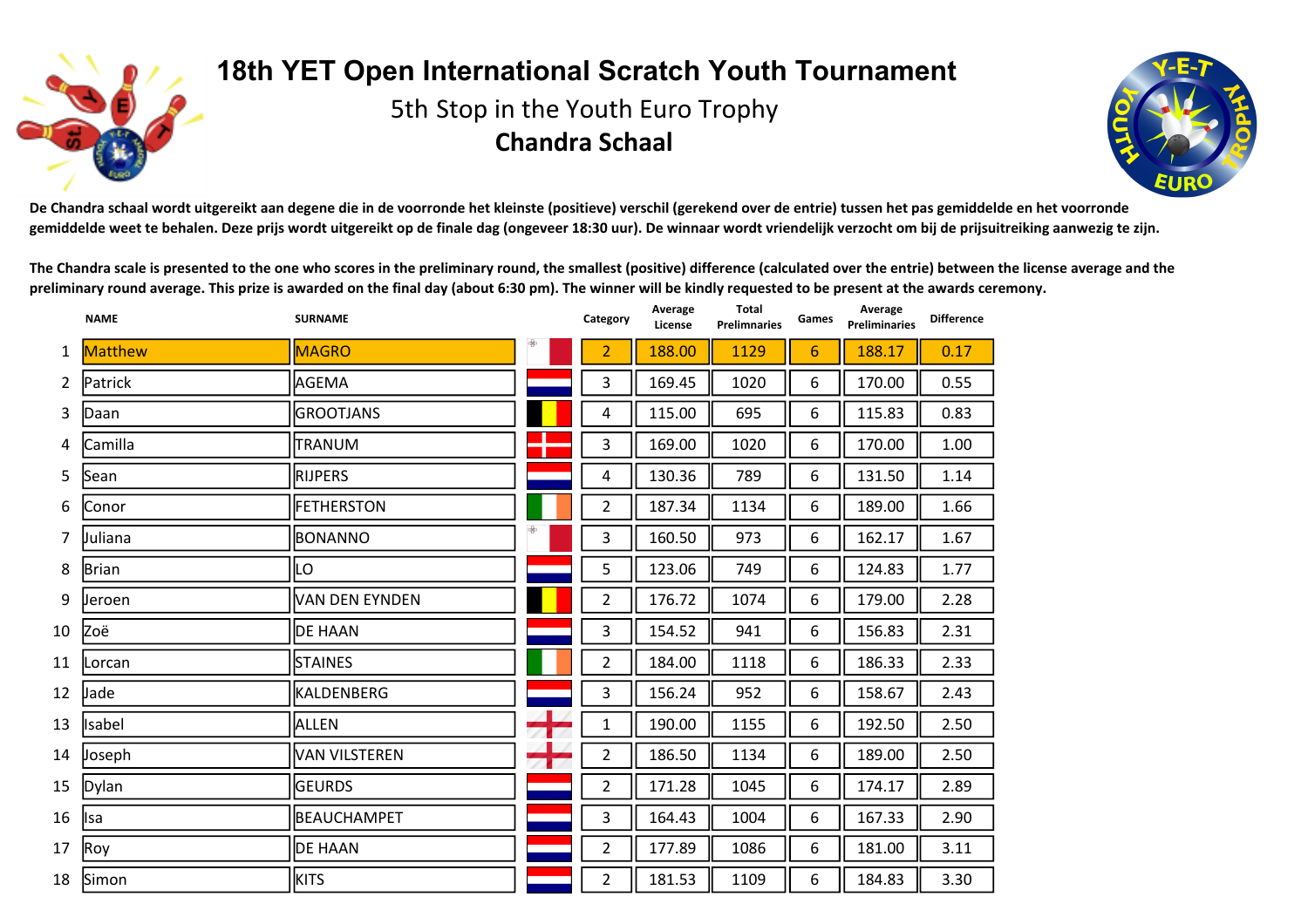| 19 | Mark                | <b>TEIWES</b>          |               | 3              | 169.03 | 1034 | 6 | 172.33 | 3.30 |
|----|---------------------|------------------------|---------------|----------------|--------|------|---|--------|------|
| 20 | Renz                | PHILIPSEN              |               | $\mathbf{1}$   | 200.00 | 1220 | 6 | 203.33 | 3.33 |
| 21 | Jordy               | <b>VAN DE WETERING</b> |               | 5              | 116.77 | 722  | 6 | 120.33 | 3.56 |
| 22 | Emma                | LAWLOR                 |               | 4              | 136.37 | 840  | 6 | 140.00 | 3.63 |
| 23 | Kathrine            | <b>RAMOS</b>           |               | $\overline{2}$ | 177.67 | 1089 | 6 | 181.50 | 3.83 |
| 24 | Kim                 | <b>TER BRUGGEN</b>     |               | 3              | 155.08 | 957  | 6 | 159.50 | 4.42 |
| 25 | Jasper              | <b>STERKE</b>          |               | 4              | 148.36 | 918  | 6 | 153.00 | 4.64 |
| 26 | Andrey              | GADIATSKYI             |               | 5              | 128.00 | 796  | 6 | 132.67 | 4.67 |
| 27 | Anton Præst Vinther | PETERSEN               |               | 3              | 152.00 | 940  | 6 | 156.67 | 4.67 |
| 28 | Djowy               | <b>HOEKSTRA</b>        |               | 3              | 156.52 | 968  | 6 | 161.33 | 4.81 |
| 29 | Skye                | <b>BYRNE</b>           |               | 4              | 142.42 | 884  | 6 | 147.33 | 4.91 |
| 30 | Sven                | VAN DIJK               |               | 4              | 137.14 | 854  | 6 | 142.33 | 5.19 |
| 31 | Estrella            | <b>NIETO</b>           |               | 3              | 150.08 | 933  | 6 | 155.50 | 5.42 |
| 32 | Laura               | <b>NAIRNE</b>          | $\bm{\times}$ | 5              | 125.00 | 783  | 6 | 130.50 | 5.50 |
| 33 | Jason               | <b>SYMONDS</b>         |               | 5              | 104.16 | 658  | 6 | 109.67 | 5.51 |
| 34 | Kevin               | <b>VAN ROOIJEN</b>     |               | $\mathbf{1}$   | 204.86 | 1263 | 6 | 210.50 | 5.64 |
| 35 | Yorick              | DE HEIJ                |               | 3              | 156.16 | 971  | 6 | 161.83 | 5.67 |
| 36 | Rowin               | <b>BEAUCHAMPET</b>     |               | 3              | 163.79 | 1017 | 6 | 169.50 | 5.71 |
| 37 | Kenneth             | <b>RAMOS</b>           |               | $\overline{2}$ | 183.85 | 1138 | 6 | 189.67 | 5.82 |
| 38 | Line Mia            | JENSEN                 |               | $\overline{2}$ | 171.00 | 1061 | 6 | 176.83 | 5.83 |
| 39 | Paulien             | <b>BROEKMANS</b>       |               | 4              | 149.27 | 931  | 6 | 155.17 | 5.90 |
| 40 | Bianca              | <b>BROMMER</b>         |               | $\overline{2}$ | 181.71 | 1128 | 6 | 188.00 | 6.29 |
|    | 41 Djarno           | <b>DELESPESSE</b>      |               | 5              | 121.00 | 764  | 6 | 127.33 | 6.33 |
| 42 | Mikkel              | ANDERSEN               |               | 5              | 98.00  | 627  | 6 | 104.50 | 6.50 |
| 43 | Hannah              | MASTERSON              |               | 5              | 126.64 | 799  | 6 | 133.17 | 6.53 |
| 44 | Mandras             | LOUCATOS               |               | 3              | 162.84 | 1017 | 6 | 169.50 | 6.66 |
| 45 | Rianne              | <b>VAN ZIJP</b>        |               | $\overline{2}$ | 172.42 | 1076 | 6 | 179.33 | 6.91 |
| 46 | Micha               | <b>GROOT</b>           |               | $\mathbf{1}$   | 195.35 | 1214 | 6 | 202.33 | 6.98 |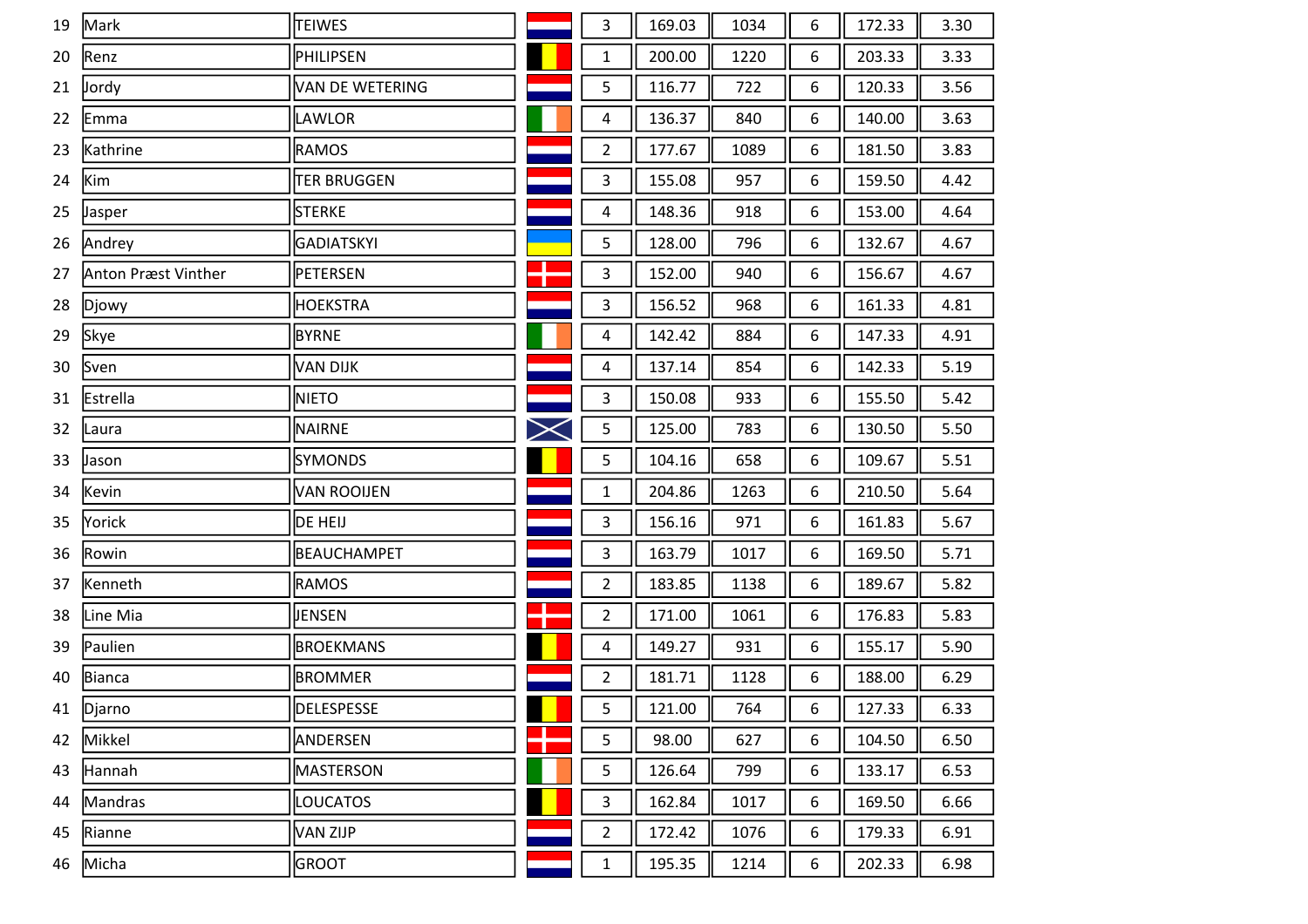| 47 | Benjamin Kjærsgaard | KRISTENSEN            |                   | 4                       | 139.00 | 876  | 6 | 146.00 | 7.00  |
|----|---------------------|-----------------------|-------------------|-------------------------|--------|------|---|--------|-------|
| 48 | Matthias            | VANDEPOEL             |                   | 4                       | 137.00 | 865  | 6 | 144.17 | 7.17  |
| 49 | Daniel              | <b>HARDING</b>        | $\leftrightarrow$ | $\overline{2}$          | 177.00 | 1105 | 6 | 184.17 | 7.17  |
| 50 | Stephanie           | <b>KORVER</b>         |                   | $\overline{2}$          | 174.86 | 1093 | 6 | 182.17 | 7.31  |
| 51 | Marissa             | <b>MEYER</b>          |                   | $\overline{2}$          | 172.96 | 1082 | 6 | 180.33 | 7.37  |
| 52 | Amber               | <b>BUIJNSTERS</b>     |                   | 4                       | 134.12 | 849  | 6 | 141.50 | 7.38  |
| 53 | Tristan             | <b>KOOPS</b>          |                   | 5                       | 105.78 | 679  | 6 | 113.17 | 7.39  |
| 54 | Romano              | <b>BEEKMAN</b>        |                   | 3                       | 157.26 | 988  | 6 | 164.67 | 7.41  |
| 55 | Nicklas Brade       | <b>HANSEN</b>         |                   | $\mathbf 1$             | 191.00 | 1191 | 6 | 198.50 | 7.50  |
| 56 | Alisha              | <b>GOEMAN</b>         |                   | 5                       | 120.00 | 765  | 6 | 127.50 | 7.50  |
| 57 | Kevin               | VAN BEEKUM            |                   | 3                       | 167.49 | 1050 | 6 | 175.00 | 7.51  |
| 58 | Dennis              | <b>CLAAS</b>          |                   | $\mathbf{1}$            | 204.22 | 1274 | 6 | 212.33 | 8.11  |
| 59 | Nathalie            | <b>DE RUITER</b>      |                   | 3                       | 150.73 | 954  | 6 | 159.00 | 8.27  |
| 60 | Nikki               | <b>GROOT</b>          |                   | 5                       | 129.11 | 825  | 6 | 137.50 | 8.39  |
| 61 | Stefana             | <b>DE RIDDER</b>      |                   | 3                       | 168.00 | 1060 | 6 | 176.67 | 8.67  |
| 62 | Christopher         | <b>THOMSON NAIRNE</b> | $\bm{\times}$     | $\overline{2}$          | 175.00 | 1104 | 6 | 184.00 | 9.00  |
| 63 | Beaudine            | <b>KRIELE</b>         |                   | $\overline{2}$          | 177.72 | 1124 | 6 | 187.33 | 9.61  |
| 64 | Tijs                | <b>VAN KALKEREN</b>   |                   | 4                       | 144.00 | 924  | 6 | 154.00 | 10.00 |
| 65 | <b>Travis</b>       | KORSMAN               |                   | 4                       | 143.72 | 923  | 6 | 153.83 | 10.11 |
| 66 | Chanel              | KORSMAN               |                   | 4                       | 145.19 | 932  | 6 | 155.33 | 10.14 |
| 67 | Louis               | KARCZEWSKI            |                   | $\overline{2}$          | 180.00 | 1144 | 6 | 190.67 | 10.67 |
| 68 | <b>Quinten</b>      | <b>DERIJCK</b>        |                   | 5                       | 56.00  | 403  | 6 | 67.17  | 11.17 |
| 69 | Lotte Liv           | <b>JENSEN</b>         |                   | $\overline{\mathbf{4}}$ | 148.00 | 955  | 6 | 159.17 | 11.17 |
| 70 | Justin              | <b>ARETS</b>          |                   | 3                       | 168.05 | 1076 | 6 | 179.33 | 11.28 |
| 71 | Giovanni            | <b>ROTMANS</b>        |                   | $\mathbf{1}$            | 193.49 | 1229 | 6 | 204.83 | 11.34 |
| 72 | Lizea               | BERGAMINO             |                   | 4                       | 130.00 | 855  | 6 | 142.50 | 12.50 |
| 73 | Lars                | <b>BUIJNSTERS</b>     |                   | 5                       | 116.22 | 774  | 6 | 129.00 | 12.78 |
| 74 | Iscander            | DE HEIJ               |                   | $\mathbf{3}$            | 136.53 | 897  | 6 | 149.50 | 12.97 |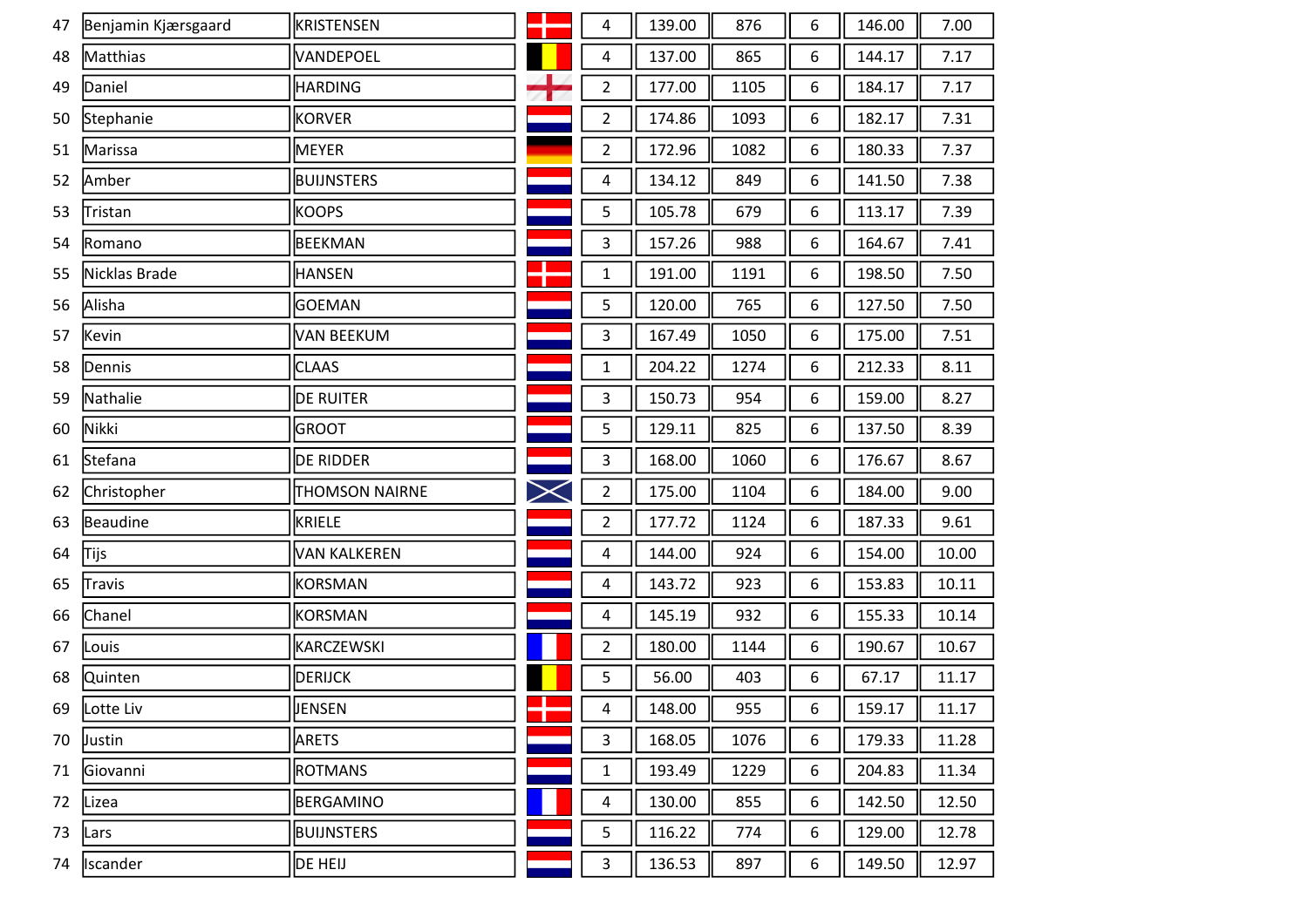| 75  | Maddy         | JANSEN                    |                   | 4                       | 137.66 | 904  | 6               | 150.67 | 13.01 |
|-----|---------------|---------------------------|-------------------|-------------------------|--------|------|-----------------|--------|-------|
| 76  | Sjoanita      | <b>BROMMER</b>            |                   | $\overline{2}$          | 173.78 | 1121 | 6               | 186.83 | 13.05 |
| 77  | Bart          | <b>BRONSGEEST</b>         |                   | 1                       | 190.97 | 1227 | 6               | 204.50 | 13.53 |
| 78  | Wesley        | ASSUNÇAO CLABOST          |                   | 4                       | 121.90 | 813  | 6               | 135.50 | 13.60 |
| 79  | Beejée        | WESTERDIJK                |                   | $\mathbf{3}$            | 162.30 | 1058 | 6               | 176.33 | 14.03 |
| 80  | Elvira        | DE WEERDT                 |                   | $\overline{2}$          | 187.40 | 1209 | 6               | 201.50 | 14.10 |
| 81  | Tim           | APPELMAN                  |                   | 3                       | 152.00 | 999  | 6               | 166.50 | 14.50 |
| 82  | Vince         | VAN DER LOO               |                   | $\mathbf{3}$            | 166.24 | 1085 | 6               | 180.83 | 14.59 |
| 83  | Youri         | <b>DEKKER</b>             |                   | 3                       | 165.74 | 1085 | 6               | 180.83 | 15.09 |
| 84  | Liam          | MERTES                    |                   | 3                       | 150.00 | 991  | 6               | 165.17 | 15.17 |
| 85  | Sarah         | MUNCH JENSEN              |                   | 4                       | 136.00 | 910  | 6               | 151.67 | 15.67 |
| 86  | Ki            | LEIGHFIELD                | $\leftrightarrow$ | 1                       | 200.00 | 1296 | 6               | 216.00 | 16.00 |
| 87  | <b>Nick</b>   | <b>SCHOKKER</b>           |                   | 3                       | 162.62 | 1073 | 6               | 178.83 | 16.21 |
| 88  | Yoran         | VAN DEN DOEL              |                   | 5                       | 125.59 | 852  | 6               | 142.00 | 16.41 |
| 89  | Vedran        | DELANDHUY                 |                   | $\overline{2}$          | 176.00 | 1155 | 6               | 192.50 | 16.50 |
| 90  | Benjamin      | <b>VAN HOECKEL</b>        |                   | 3                       | 125.54 | 853  | 6               | 142.17 | 16.63 |
| 91  | Niels         | MEILINK                   |                   | 4                       | 140.58 | 944  | 6               | 157.33 | 16.75 |
| 92  | Vincent       | VLUGGEN                   |                   | $\overline{2}$          | 174.76 | 1151 | 6               | 191.83 | 17.07 |
| 93  | Denis         | PERVUKHIN                 |                   | 5                       | 128.00 | 874  | 6               | 145.67 | 17.67 |
| 94  | Brent         | <b>DE RUITER</b>          |                   | $\mathbf{1}$            | 204.37 | 1334 | 6               | 222.33 | 17.96 |
| 95  | Julie         | <b>BENDSEN</b>            |                   | 3                       | 159.00 | 1062 | 6               | 177.00 | 18.00 |
| 96  | Quinten       | <b>DE BOOY</b>            |                   | 4                       | 123.78 | 857  | 6               | 142.83 | 19.05 |
|     | 97 Calvin     | PANNEMAN                  |                   | $\overline{\mathbf{4}}$ | 143.80 | 979  | $6\overline{6}$ | 163.17 | 19.37 |
| 98  | Louise        | <b>GERSCHANOW NIELSEN</b> |                   | 3                       | 157.00 | 1061 | 6               | 176.83 | 19.83 |
| 99  | Enzo          | BERGAMINO                 |                   | 1                       | 194.00 | 1286 | 6               | 214.33 | 20.33 |
| 100 | Robin         | VAN DOKKUM                |                   | 4                       | 144.44 | 991  | 6               | 165.17 | 20.73 |
| 101 | <b>Jeremy</b> | VAN VLIET                 |                   | 3                       | 158.19 | 1084 | 6               | 180.67 | 22.48 |
| 102 | Kenzo         | <b>BOGAERTS</b>           |                   | $\overline{2}$          | 172.00 | 1169 | 6               | 194.83 | 22.83 |